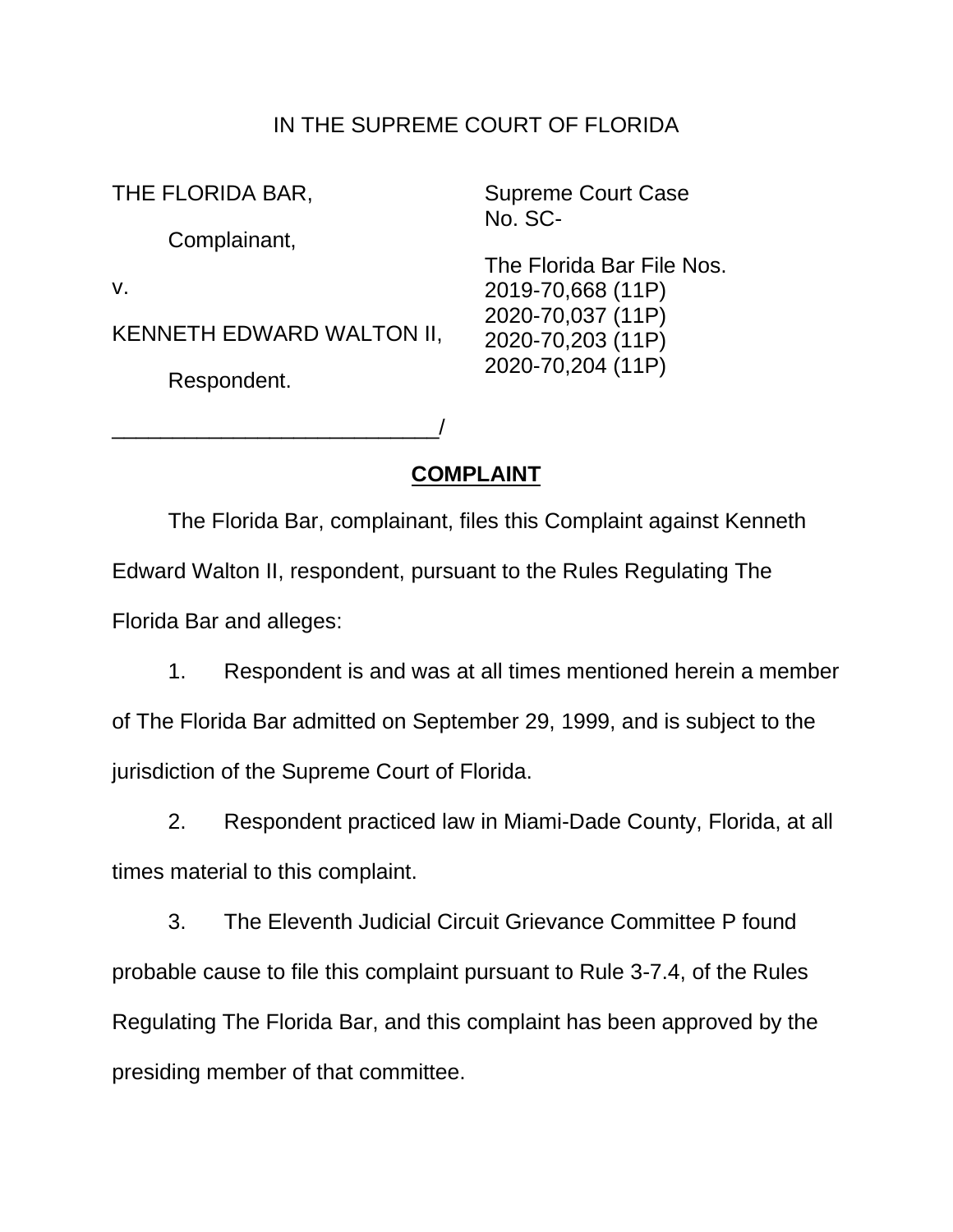### **COUNT I**

## **THE FLORIDA BAR FILE NO. 2019-70, 668**

4. Salenna Burgess originally retained respondent for a file review related to a bankruptcy matter. Respondent completed the file review promptly and well by all accounts.

 5. In or around April 2018, Ms. Burgess decided to retain with her prior attorney and based on recommendations respondent made respondent to handle her bankruptcy matter, following a bad experience during the file review.

6. Ms. Burgess paid respondent \$6,000.00 for the representation.

 7. Although communication was good at the outset of the representation, respondent became more difficult to reach as time went by.

 dealing with Ms. Burgess' matter to the client. 8. On June 7, 2018, respondent forwarded correspondence

9. Roughly three months later, Ms. Burgess emailed respondent on September 5, 2018, requesting an update on the status of her case.

 10. When she did not hear from respondent for about ten days, Ms. Burgess followed up with him on September 13, 2018.

 11. Respondent replied that same day and represented to Ms. Burgess that he would work on her case over the weekend. Notably, at that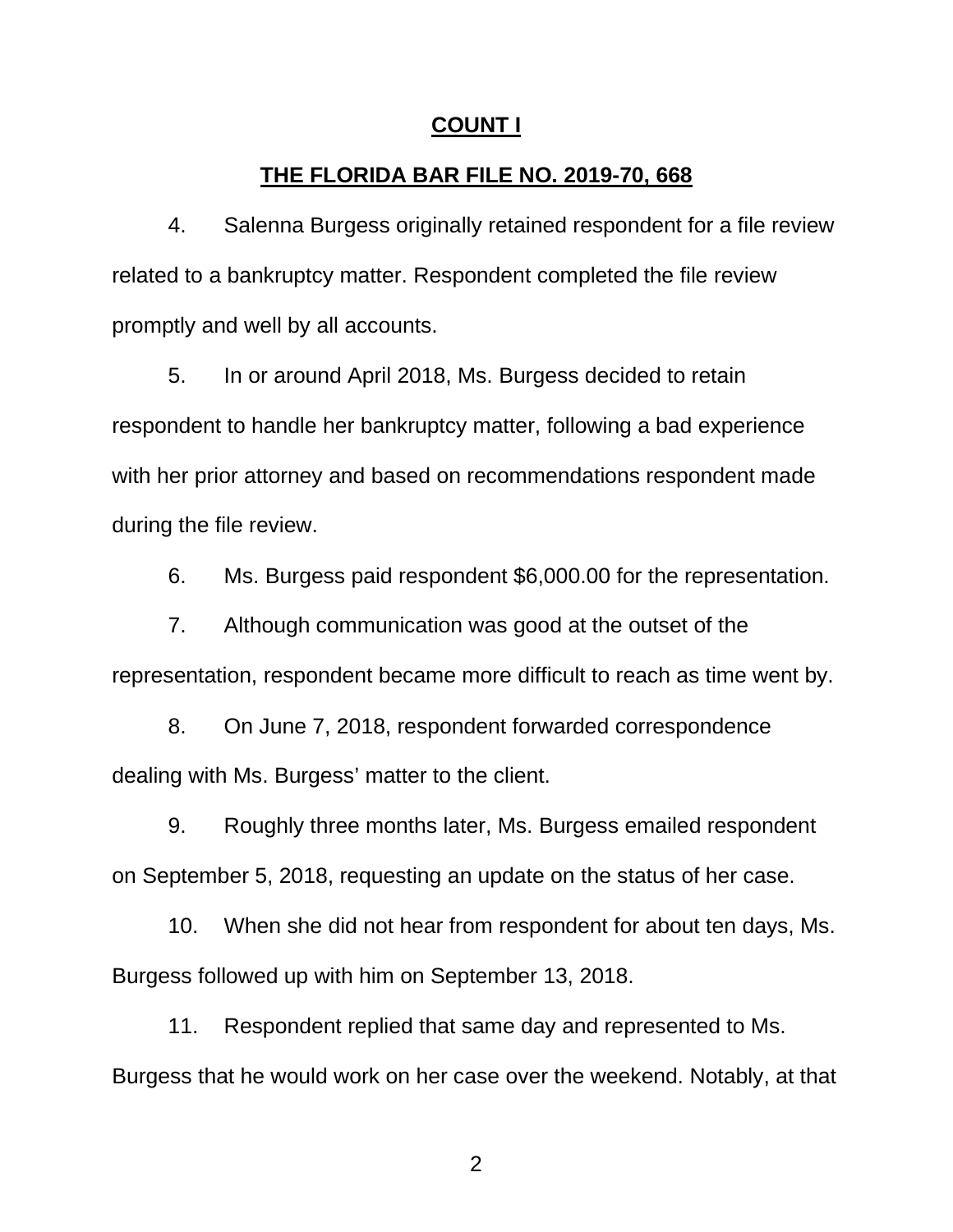time, respondent apologized to Ms. Burgess for not being more prompt in his reply "or communicating better." He stated in his email to her that his lack of communication was "unacceptable, inexcusable, and embarrassing."

 12. Afterward, respondent ceased communication with Ms. Burgess, even though Ms. Burgess emailed him on October 2, 2018; October 5, 2018; October 9, 2018; and October 22, 2018.

 13. Months later, respondent finally replied to Ms. Burgess on December 21, 2018. Respondent wanted to discuss with his client what he characterized as "everything that has and hasn't happened" in her case.

 14. Following that email, Ms. Burgess and respondent spoke about apologized to her for what respondent described as his own unacceptable her case. According to her bar grievance, Ms. Burgess said respondent behavior.

 January 2019. However, at the end of the month, when Ms. Burgess 15. Ms. Burgess communicated with respondent once more in resumed requesting updates on her case, communication ceased until March 12, 2019.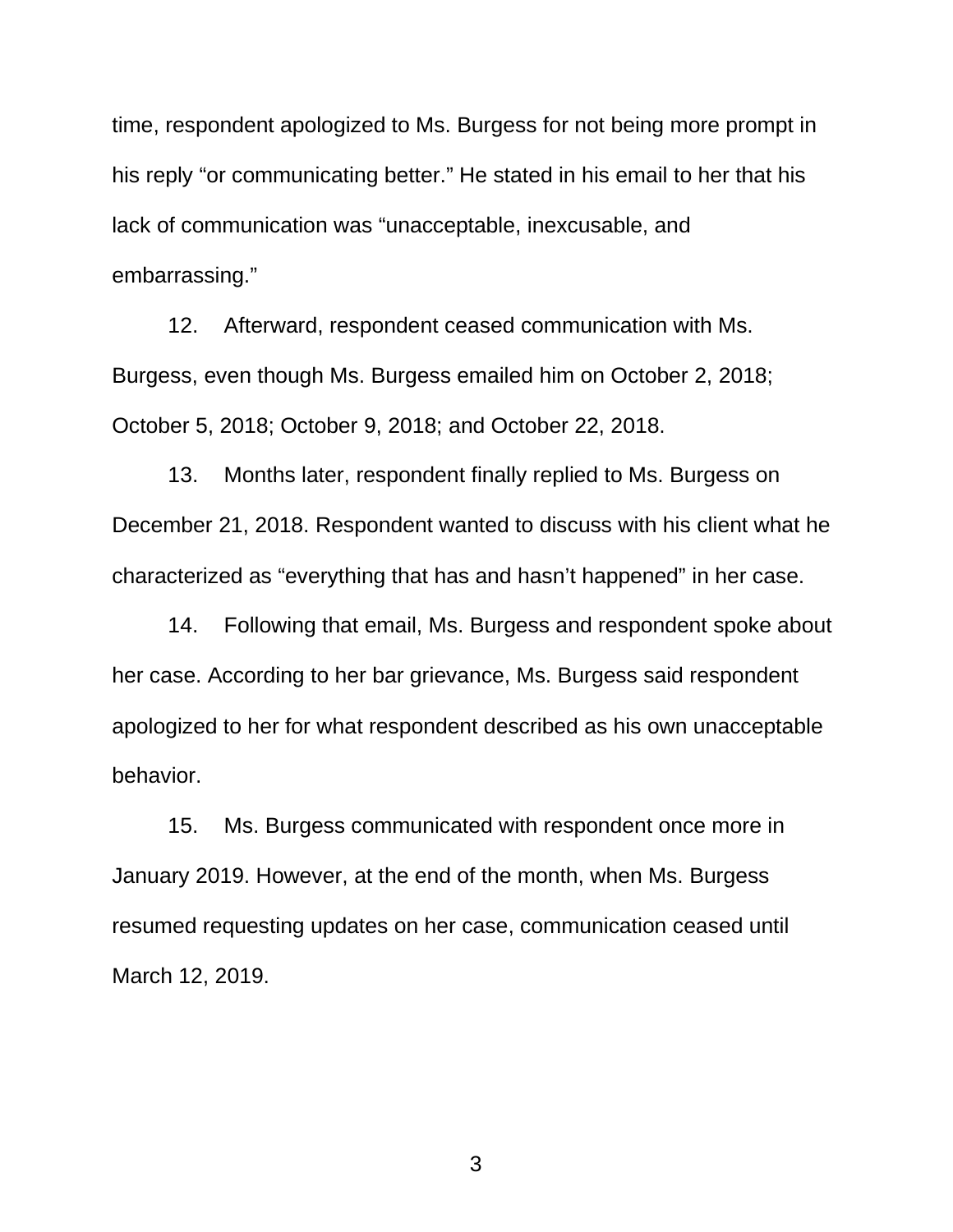Ms. Burgess regarding her bankruptcy case and stated he was on his way to court. He promised to download and email the docket to her that day. 16. In the March 12, 2019, email, respondent forwarded an email to

 17. When Ms. Burgess filed her grievance with the bar on May 7, 2019, she had still not heard from respondent regarding her case.

 18. On January 15, 2020, respondent provided a statement to the that the work was completed and explaining the meaning of the all of the bar where he admitted he "initially did a poor job of helping her understand final documents we received back from the bankruptcy court."

 19. Additionally, respondent stated Ms. Burgess "successfully completed her 60 months in Chapter 13, however she could not enjoy it as soon as it happened because of my poor communication."

 the bar, respondent stated he was medically incapacitated for the majority am still under doctor's care for one of the conditions that seriously affected how I represented Ms. Burgess and will be treating for the rest of my life it appears. Although, I am lightyears ahead of where I was most of the past 20. Significantly, in that same January 15, 2020, communication to of his representation of Ms. Burgess. He stated to the bar, "[t]o this day, I two years, I am still improving as each week passes."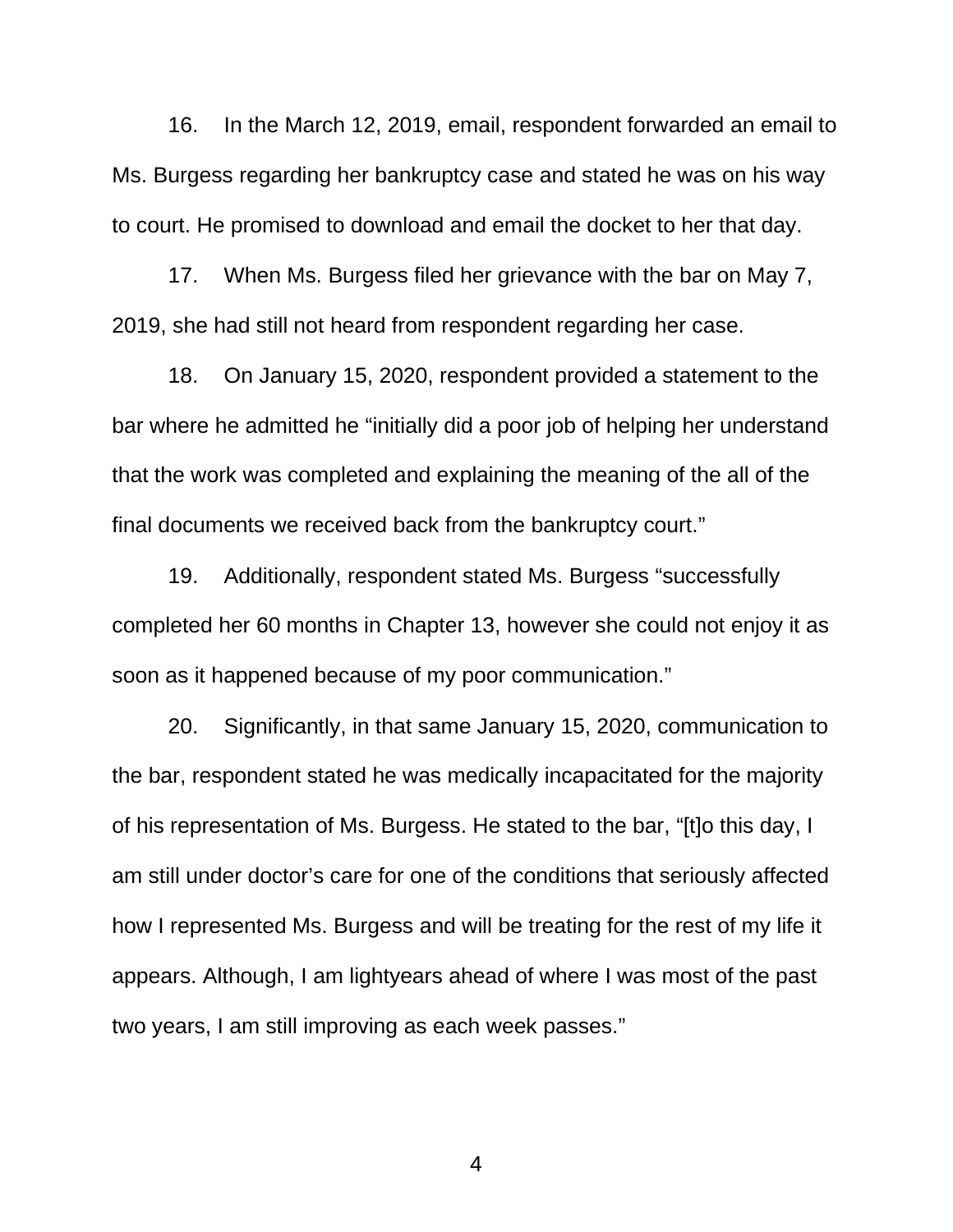21. By reason of the foregoing, respondent has violated the following Rules Regulating The Florida Bar: 4-1.3 (Diligence); (4-1.4 Communication); and 4-1.16(a) (When Lawyer Must Decline or Terminate Representation).

#### **COUNT II**

### **THE FLORIDA BAR FILE NO. 2020-70,037**

 22. Respondent was hired as the closing agent by the buyer for the preparation of documents related to a real estate transaction for 429 NW 43<sup>rd</sup> Street in Miami, Florida.

 23. Sandor Urban was the realtor on behalf of the seller in this transaction.

 24. Mr. Urban and his client were notified of the closing date, time and location. They went to respondent's office at the agreed-upon time on or around October 18, 2019, at 4:00 p.m.

 25. Respondent's staff was unaware of the appointment. Nonetheless, Mr. Urban and his client waited until 5:30 p.m., at which point office staff asked them to leave since the office was closing.

 26. Respondent's paralegal told them to wait in the lobby. Mr. Urban and his clients waited until 7:00 p.m., at which point the sellers decided to leave.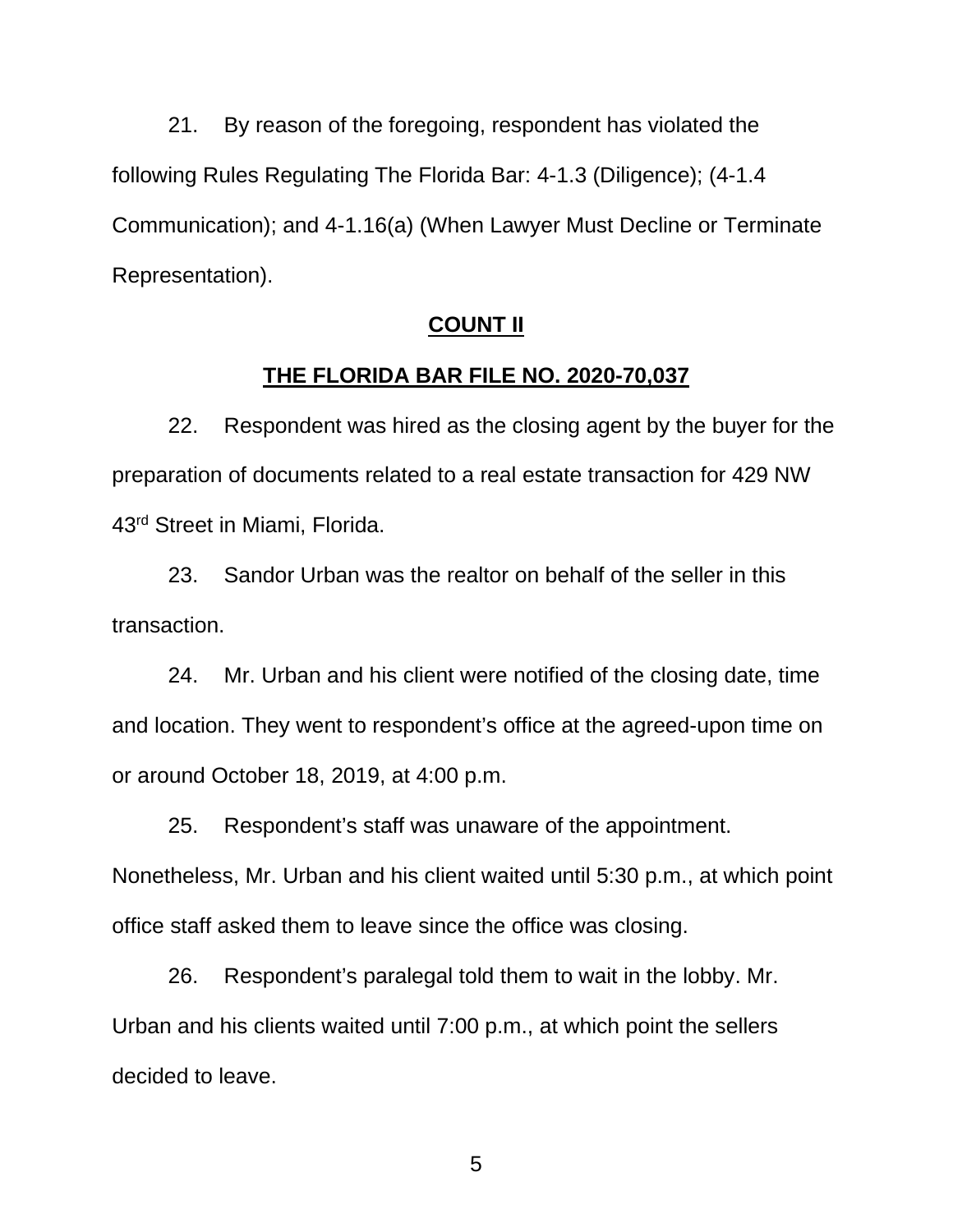27. Respondent never made it to the agreed-upon appointment for the scheduled closing.

28. speak to respondent, who agreed to send the seller the documents to be Shortly thereafter, Mr. Urban and the sellers were able to signed and notarized. The seller printed and executed the documents.

 sure all the funds were disbursed to finalize the transaction. Respondent was also responsible for sending Mr. Urban his commission as part of his duties as closing agent, as well as creating a closing statement, which 29. As the closing agent, respondent was responsible for making turned out to be rife with errors.

30. Respondent completed the closing on October 18, 2018.

 31. On October 22, 2018, respondent sent what appeared to be Mr. Urban's commission to him only to stop payment on the check minutes after Mr. Urban's office received it.

 32. Shortly after the closing, it was discovered that the closing statement had errors. Respondent overpaid the seller by approximately \$6,586.00, the approximate amount due Sandor Urban. Respondent produced the final corrected closing statement in May 2020, approximately 18 months later.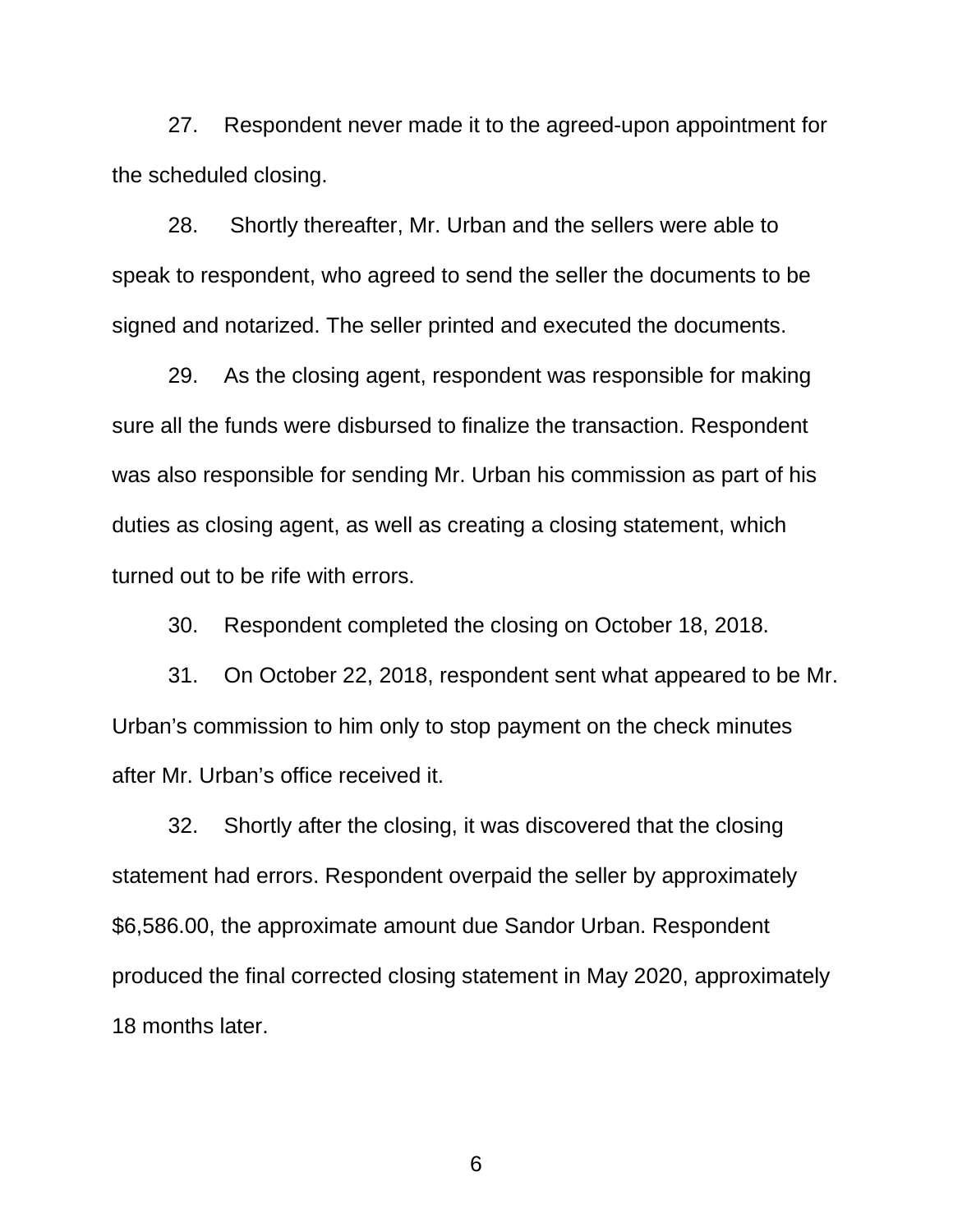33. Between April 14, 2020, and August17, 2020, Mr. Urban sent no fewer than 14 requests for an update on the status of his payment for status of respondent's corrections to the seller's closing statement. commission. Several of these emails also requested updates about the

 34. Respondent sporadically replied to Mr. Urban's desperate requests eight times. Notably, respondent rarely gave updates other than to excuse himself by saying he was in the process of completing some task.

 himself and Mr. Urban to delay and string Mr. Urban along while he waited for payment for work, which had been completed, he was entitled to, and 35. Respondent used the back and forth of the emails between that respondent was obligated to provide.

36. Respondent never provided the payment to Mr. Urban.

 37. Instead, Mr. Urban, through his office, requested his commission directly from the seller when Mr. Urban failed to keep his promises.

 38. Ultimately, Mr. Urban received his commission from the seller after he sent his own demand letter.

 39. Additionally, respondent failed to maintain technical trust accounting records. The bar served a subpoena upon respondent requesting the following documents covering the period of time between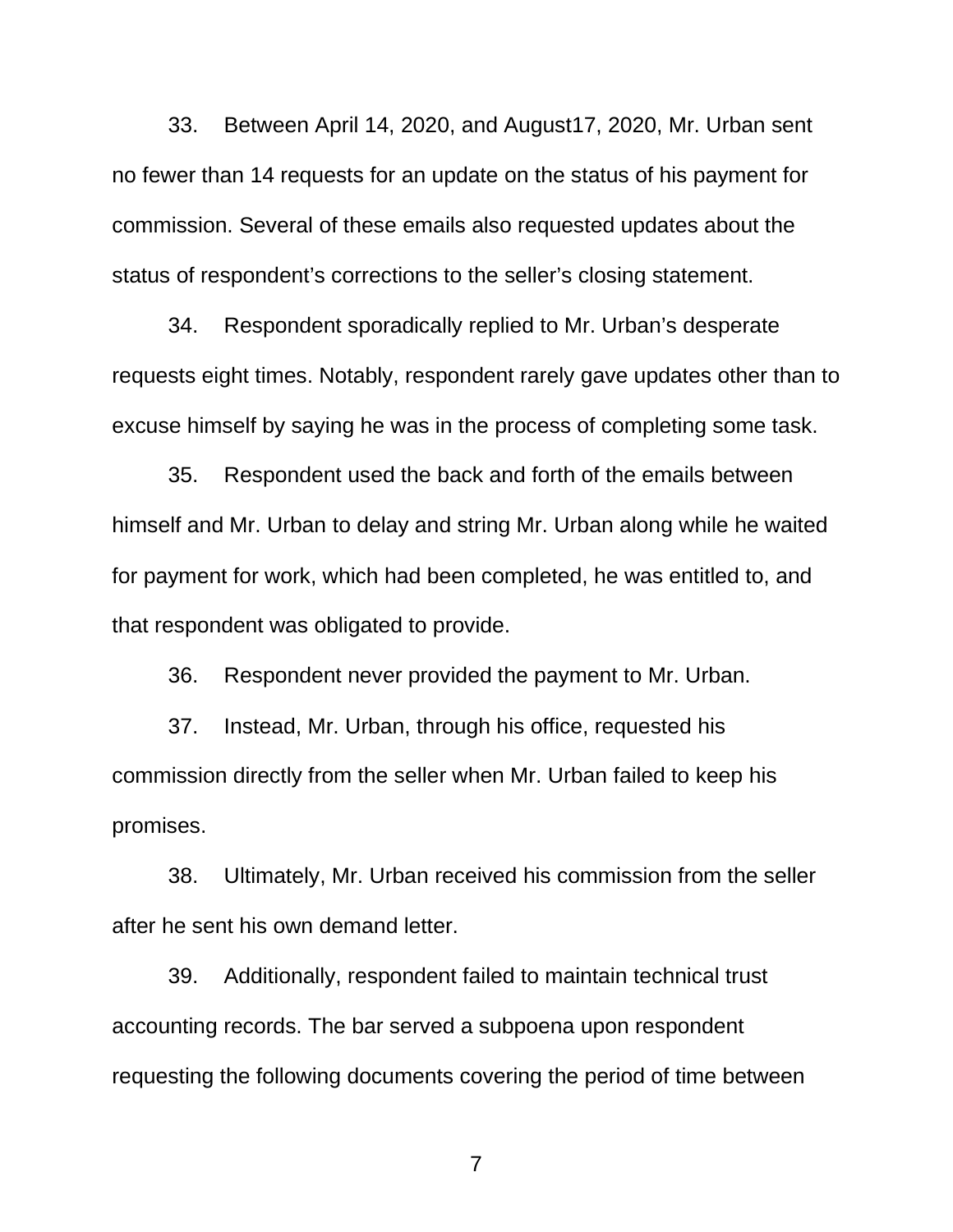January 1, 2018, to February 29, 2020: copies of bank statements for two required by Rule 5-1.2 of the Rules Regulating The Florida Bar; copies of HUD-1 statements and balance sheets for all real estate transactions; and a complete copy of respondent's closing file for the purchase/sale of the property that is the subject of this complaint. Bank of America bank accounts; copies of trust accounting records

 40. Respondent's response to the bar's subpoena was deficient. January 1, 2018 through February 29, 2020; any client ledger cards, any cash receipts and disbursement journals; any trust account bank He did not provide trust account bank statements and cancelled checks for reconciliations; and any reconciliations of the trust account bank balances to the individual client ledger card balances.

 41. Respondent is required on a monthly basis to maintain the records outlined in paragraph 36 of this complaint, and he failed to do so.

 42. By reason of the foregoing, respondent has violated the following Rules Regulating The Florida Bar: 4-4.4(a) (In representing a client, a lawyer shall not use means that have no substantial purpose other than to embarrass, delay, or burden a third or knowingly use methods of obtaining evidence that violate the legal rights of such a person); and 5-1.2 (Failure to maintain technical trust accounting records).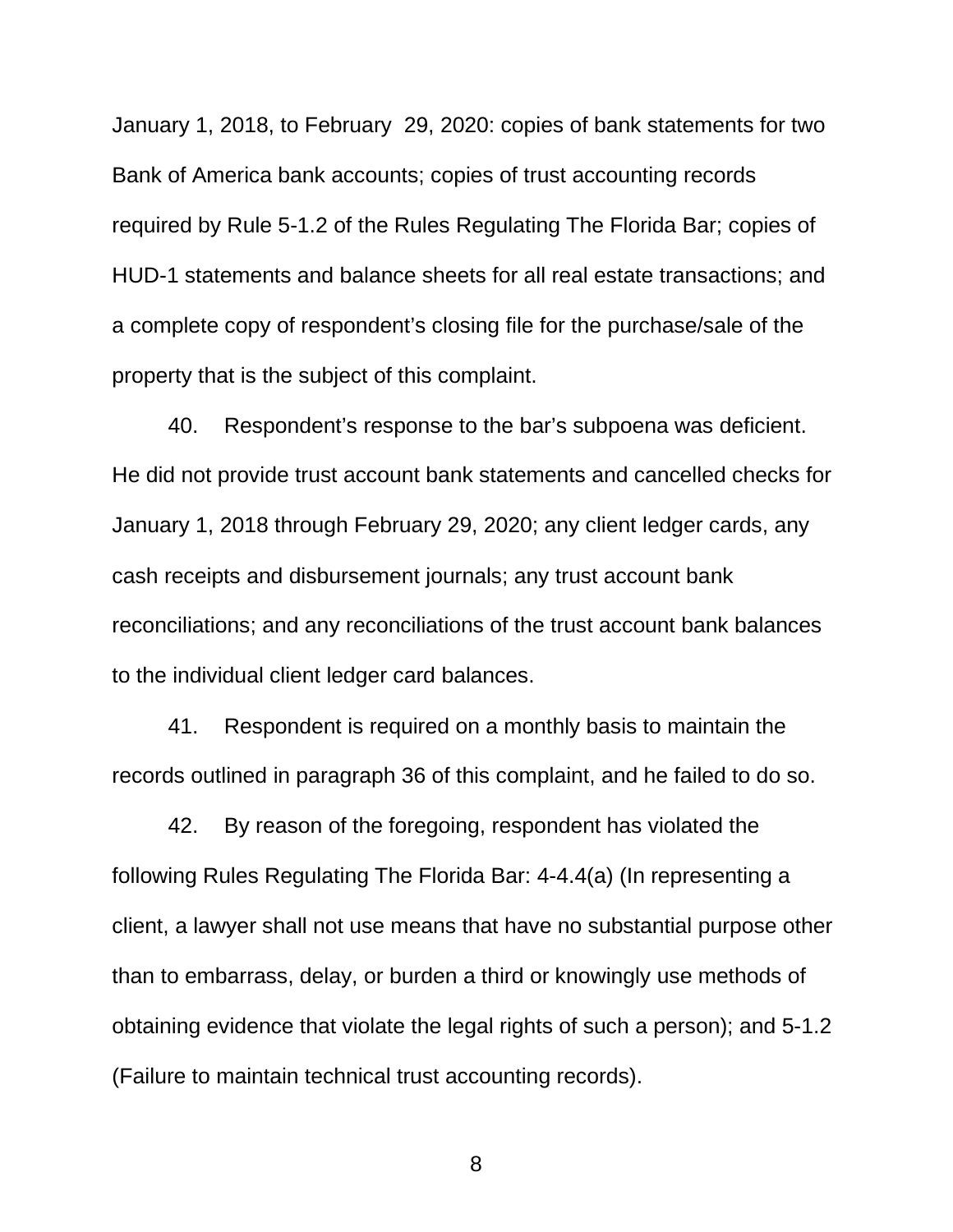#### **COUNT III**

## **THE FLORIDA BAR FILE NO. 2020-70,203**

 43. Dmitri Mikhailov and Maritza Lagos retained respondent in or about August 2018 to remove a lien over a Sunny Isles Beach, Florida, property for which they were being charged a daily \$500.00 fine.

 44. Respondent charged a \$5,000.00 fee but failed to perform the agreed-upon services.

 Isles Beach \$700,000.00 in daily fines because of respondent's failure to pursue the matter at all, let alone in a timely matter. 45. Ultimately, Mr. Mikhailov ended up owing the City of Sunny

 46. Between October 15, 2018, and July 1, 2019, Mr. Mikhailov initiated correspondence requesting status updates with respondent no fewer than 15 times only to encounter silence on respondent's end.

47. The 15<sup>th</sup> email from Mr. Mikhailov on July 1, 2019, stated that he would initiate a complaint with The Florida Bar due to respondent's failure to communicate with him throughout the case.

 48. The next day, on July 2, 2019, respondent replied to Mr. Mikhailov. In that email, respondent apologized to Mr. Mikhailov.

49. Incredibly, after apologizing, respondent inappropriately thanks his client "for your email versus responding in a different manner, such as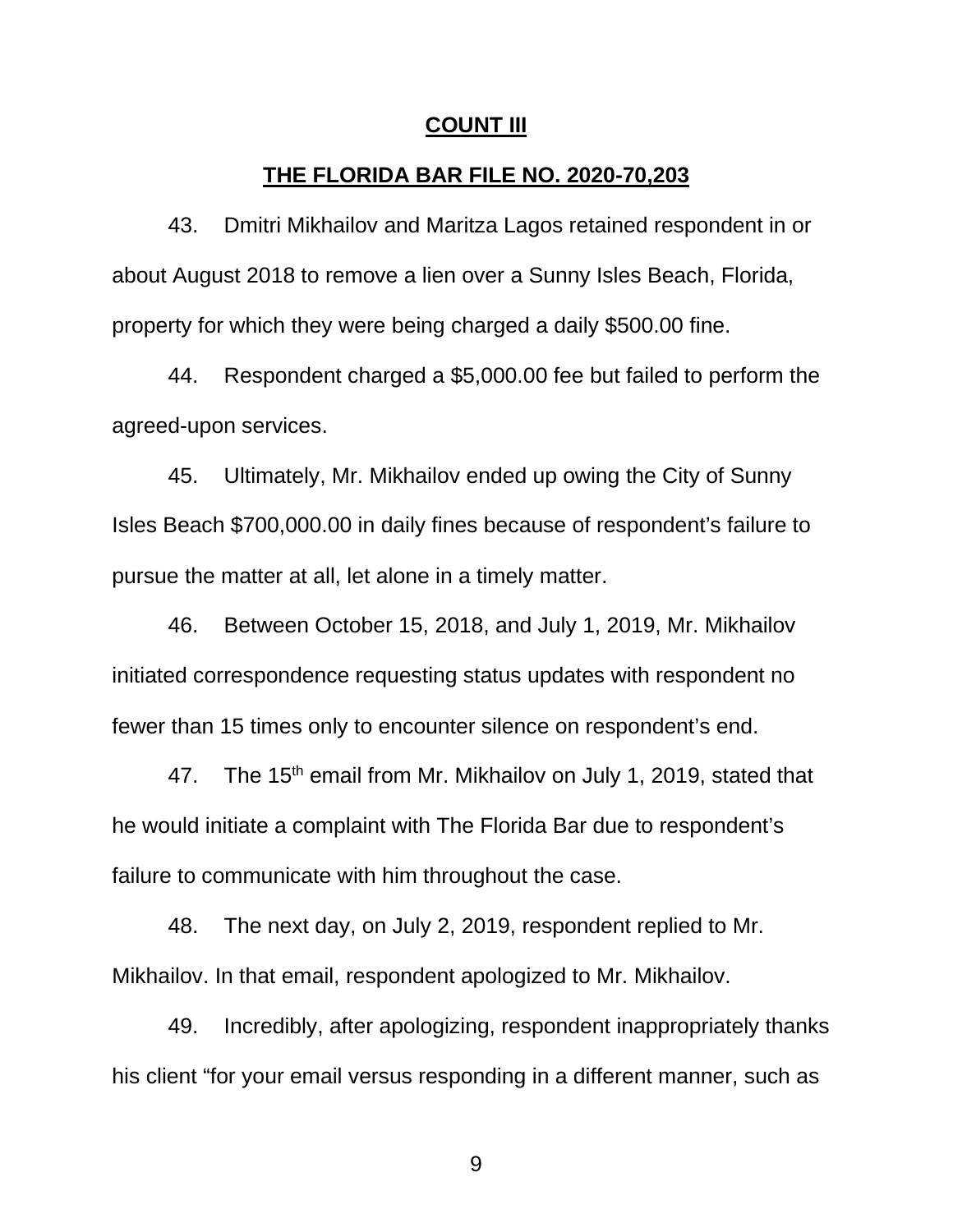then using it." waiting in the shadows near my house or office with a baseball bat and

 50. After the July 2, 2019, correspondence, respondent was asked to draft and mail a proposal to Mr. Mikhailov indicating how he plans to resolve the matter he was retained for. Additionally, Mr. Mikhailov requested that respondent forward all communications between Sunny Isles Beach and respondent.

 51. Respondent was given a deadline of July 8, 2019, to provide this information. He never responded to Mr. Mikhailov's request.

 52. Shortly thereafter, Mr. Mikhailov requested updates on his case 23, 2019, with no response from respondent, save for one letter respondent sent to Mr. Mikhailov on or around August 9, 2019, related to a no fewer than seven more times between July 11, 2019, and September conversation between respondent and another party in the matter.

 53. After August 2019, respondent did not speak to Mr. Mikhailov again.

 54. In a January 15, 2020, letter to the bar, respondent stated that he "[agreed] with Mr. Mikhailov that he should receive a refund of the money tendered to me."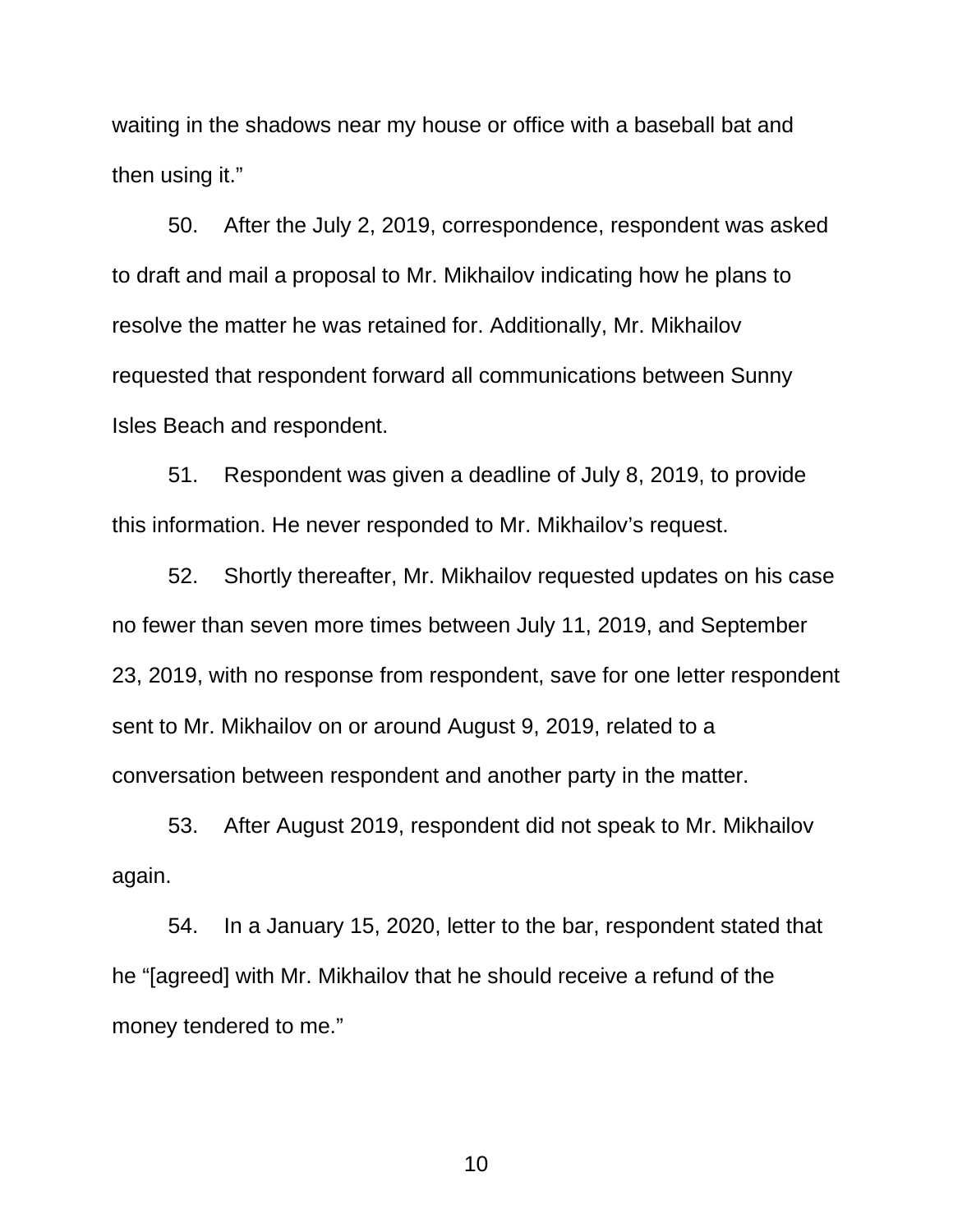55. Respondent in that letter to the bar also stated he suffered from services and to stay in close communication with Mr. Mikhailov." "multiple medical conditions that rendered me unable to fully complete

 rendering services to his client nor withdrew from the representation. 56. However, respondent neither communicated any limitation to

 57. By reason of the foregoing, respondent has violated the following Rules Regulating The Florida Bar: 4-1.3 (Diligence); 4-1.4 (When Lawyer Must Decline or Terminate Representation). (Communication); 4-1.5 (Fees and Costs for Legal Services); and 4-1.16(a)

### **COUNT IV**

## **THE FLORIDA BAR FILE NO. 2020-70,204**

 58. Roy Collins retained respondent in or about June 2019 to represent him in a foreclosure defense case and to provide him with potential bankruptcy assistance.

 59. Mr. Collins paid respondent a \$5,000.00 retainer fee on June 18, 2019. Mr. Collins did not hear from respondent again until late August 2019.

 60. Between August 10, 2019, and August 17, 2019, Mr. Collins attempted communication with respondent by calling his office and mobile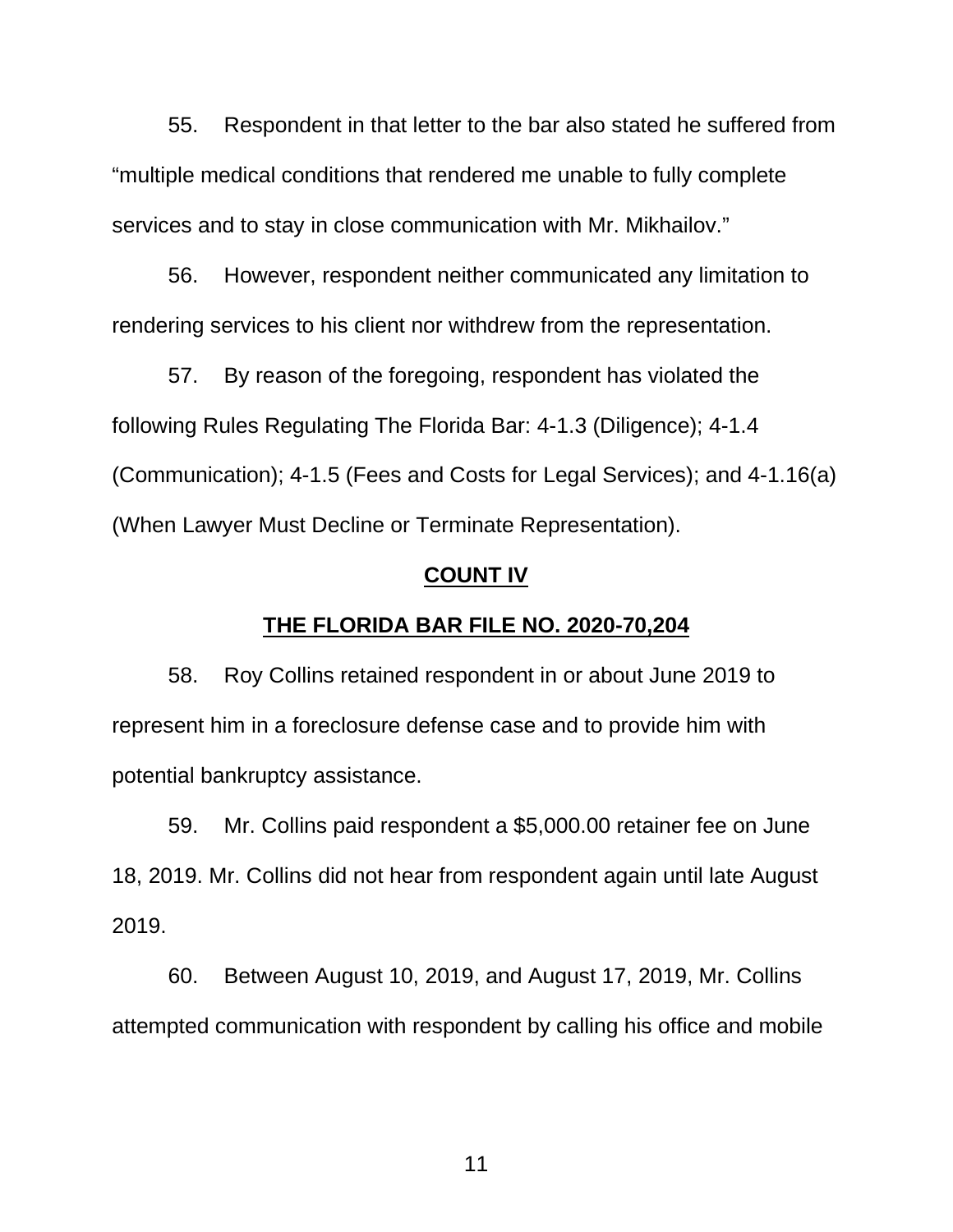every day during that time period. phone, sending emails and text messages, and leaving several messages

 61. On August 16, 2019, Mr. Collins emailed respondent and terminated their relationship. He requested a refund in that email.

 62. On August 21, 2019, respondent sent Mr. Collins a text had been "recovering from an injury." He asked if he could call Mr. Collins message apologizing to him for being "out of pocket," explaining that he around 8:00 p.m. that evening.

 63. However, respondent did not call. Instead, respondent sent a text message to Mr. Collins at 10:39 p.m. with a promise to call the next day.

64. That was the last time Mr. Collins ever heard from respondent.

 65. In a letter to the bar, dated February 27, 2020, respondent admits he did not communicate with Mr. Collins as he should have.

 66. In that letter, respondent also admitted he was not healthy enough to represent Mr. Collins, stating that he "probably should not have accepted Mr. Collis [sic] case at that time [sic] I see that I was overly optimistic that I would soon make a full recovery."

 67. By reason of the foregoing, respondent has violated the following Rules Regulating The Florida Bar: 4-1.4 (Communication); 4-1.5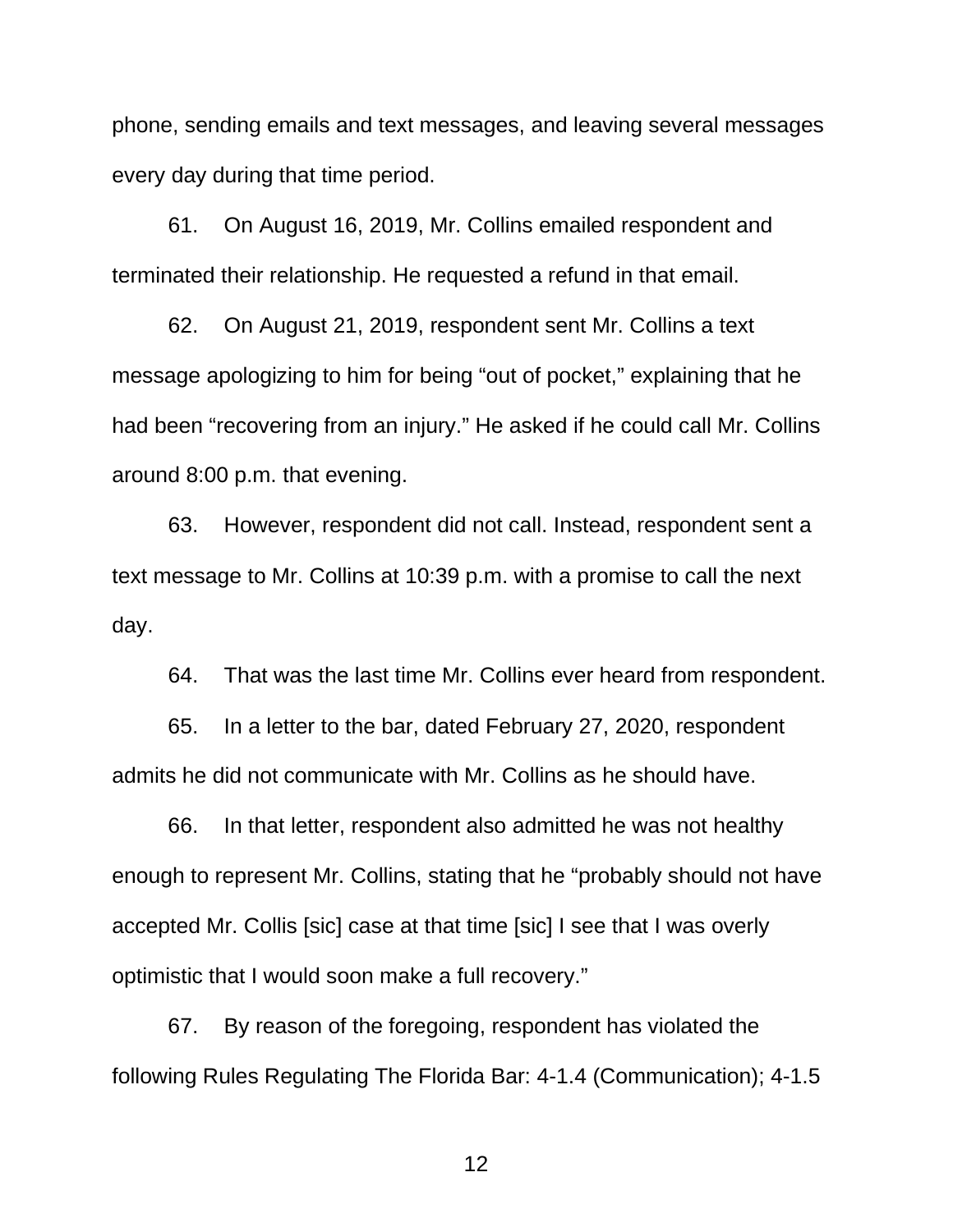(Fees and Costs for Legal Services); and 4-1.16(a) (When Lawyer Must

Decline or Terminate Representation).

WHEREFORE, The Florida Bar prays respondent will be appropriately disciplined in accordance with the provisions of the Rules Regulating The Florida Bar as amended.

Vitele

 Rita Elizabeth Florez, Bar Counsel The Florida Bar 444 Brickell Avenue Miami, Florida 33131-2404 Florida Bar No. 1011307 Miami Branch Office Rivergate Plaza, Suite M-100 (305) 377-4445 rflorez@floridabar.org

 The Florida Bar Tallahassee, Florida 32399-2300 Florida Bar No. 559547 Patricia Ann Toro Savitz, Staff Counsel 651 E. Jefferson Street (850) 561-5839 psavitz@floridabar.org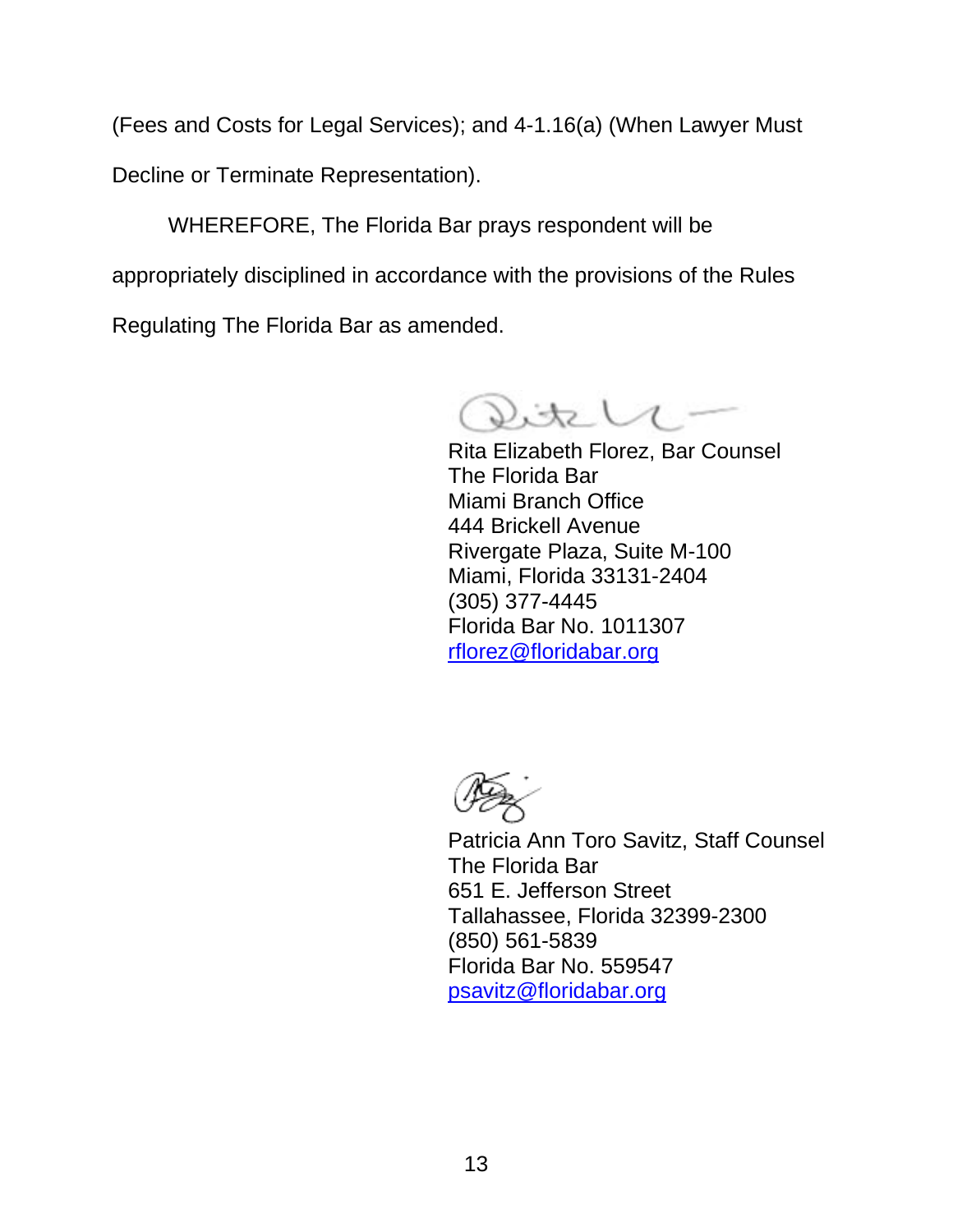## **CERTIFICATE OF SERVICE**

 I certify that this document has been efiled with The Honorable John A. Tomasino, Clerk of the Supreme Court of Florida, with a copy provided via email to Kenneth Edward Walton II, at <u>kenneth@waltonlawfirm.com</u>; and that a copy has been furnished by United States Mail via certified mail Edward Walton II, whose record bar address is Bank of America Financial Center, 701 Brickell Avenue, Suite 1550, Miami, FL 33131-2824 and via email to Rita Elizabeth Florez, Bar Counsel, <u>rflorez@floridabar.org</u>, on this No. 7017 1450 0000 7821 0285, return receipt requested to Kenneth 16th day of February, 2021.

Patricia Ann Toro Savitz Staff Counsel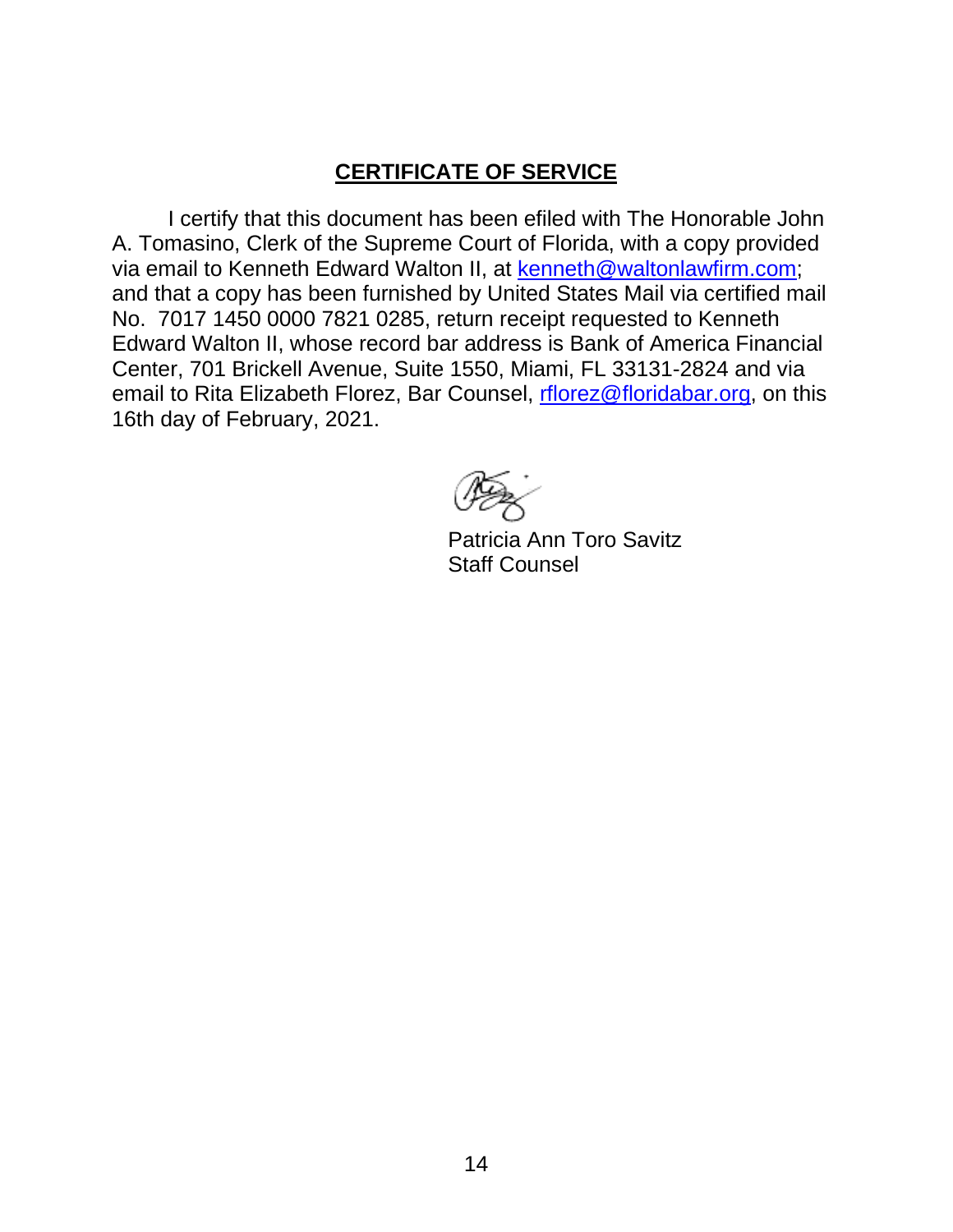## **NOTICE OF TRIAL COUNSEL AND DESIGNATION OF PRIMARY EMAIL ADDRESS**

 Elizabeth Florez, Bar Counsel, whose address, telephone number and Brickell Avenue Rivergate Plaza, Suite M-100Miami, Florida 33131-2404, (305) 377-4445 and retillorez@floridabar.org. Respondent need not address pleadings, correspondence, etc. in this matter to anyone other than trial counsel and to Staff Counsel, The Florida Bar, 651 E Jefferson Street, Tallahassee, Florida 32399-2300, <u>psavitz@floridabar.org</u>. PLEASE TAKE NOTICE that the trial counsel in this matter is Rita primary email address are The Florida Bar, Miami Branch Office, 444